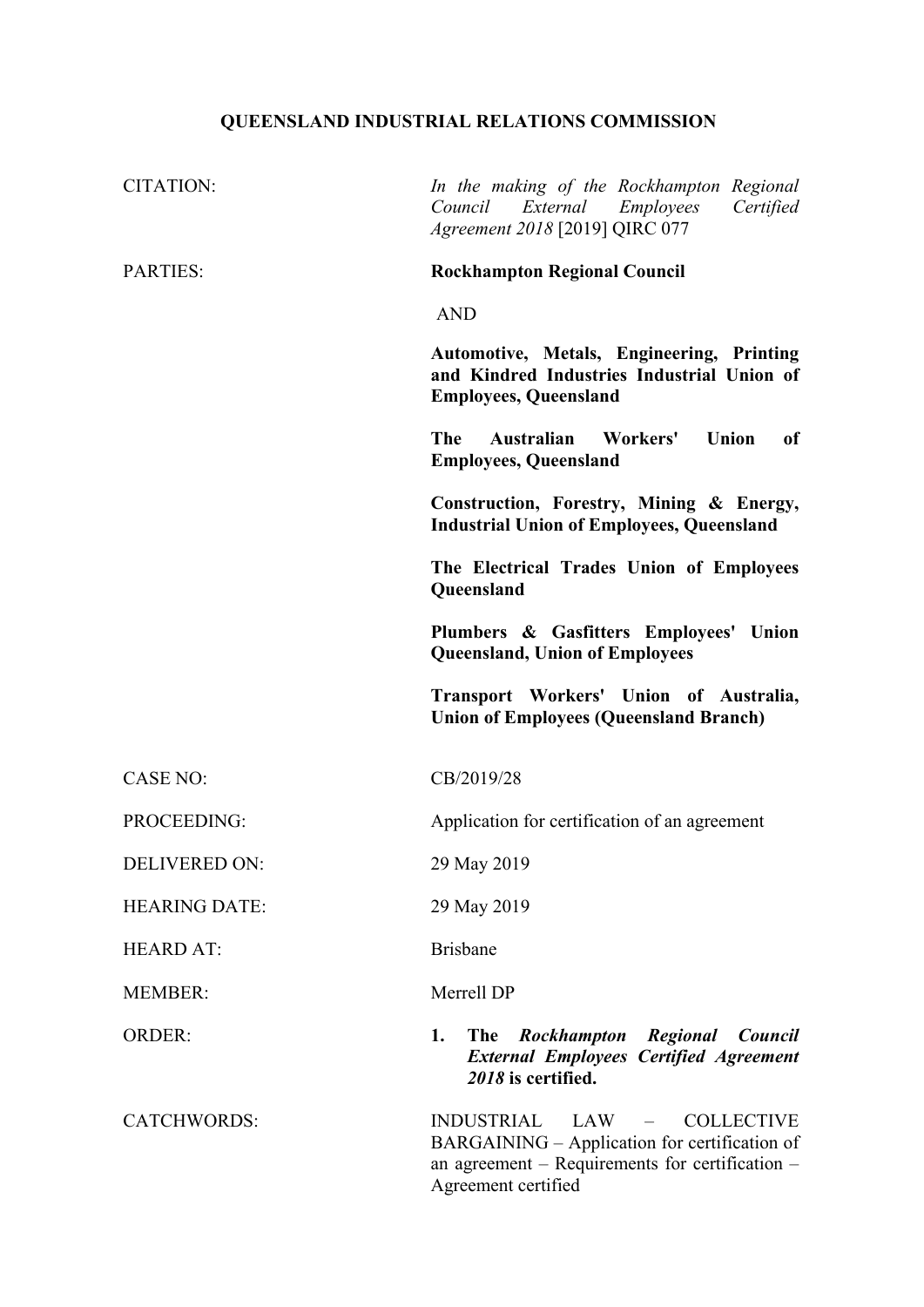LEGISLATION: *Industrial Relations Act 2016* 

APPEARANCES: Ms Todd on behalf of the Rockhampton Regional Council.

> Ms Young on behalf of The Australian Workers' Union of Employees, Queensland

> Mr Scherf on behalf of the Automotive, Metals, Engineering, Printing and Kindred Industries Industrial Union of Employees, Queensland and on behalf of the Plumbers and Gasfitters Employees' Union Queensland, Union of Employees

## **Reasons for Decision**

- [1] On 9 May 2019, the Rockhampton Regional Council made an application, pursuant to s 189 of the *Industrial Relations Act 2016* (the Act), to certify the *Rockhampton Regional Council External Employees Certified Agreement 2018* (the agreement).
- [2] Section 189 of the Act provides:

## **189 Application for certification of agreement**

- (1) An application for the commission to certify an agreement may be made by a party to the agreement.
- (2) For an agreement made between a single employer and 1 or more employee organisations, the application may be made even though the agreement has not been signed by or for all of the parties if—
	- (a) all the parties have agreed on the terms of the agreement; and
	- (b) the agreement has been approved by a valid majority of the relevant employees at the time in a properly conducted ballot.
- (3) If an agreement has been signed by or for all the parties, the application must be made within 21 days after the agreement is signed.
- [3] The agreement was not signed by all the employee organsations listed in the agreement.
- [4] The agreement, as filed with the application made by the Rockhampton Regional Council, was not signed by:
	- The Electrical Trades Union of Employees Oueensland; and
	- the Construction, Forestry, Mining & Energy, Industrial Union of Employees, Queensland.
- [5] Section 196 of the Act provides:
	- **196 Proposed bargaining instrument to be in writing and signed by parties**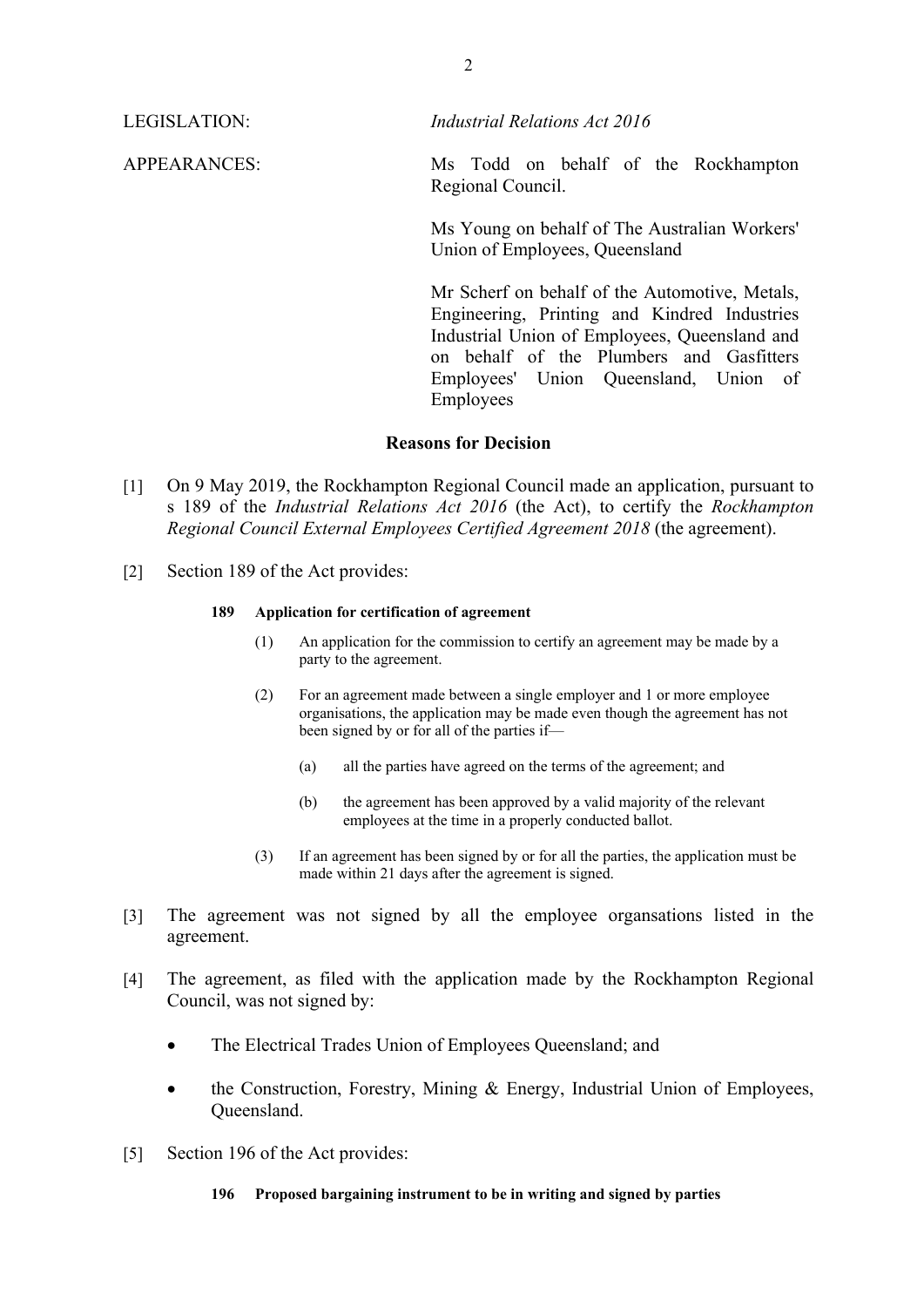- (1) The commission must be satisfied the proposed bargaining instrument—
	- (a) is in writing; and
	- (b) is signed by or for all the parties.
- (2) Subsection (1)(b) does not apply if the commission is satisfied, in the particular circumstances, that—
	- (a) although the proposed bargaining instrument has not been signed by or for all the parties, all parties have agreed on the terms of the instrument; and
	- (b) the part 5 application was made within a reasonable time after the instrument was approved by a valid majority of the relevant employees at the time in a properly conducted ballot.
- (3) For subsection (2), in deciding whether all parties have agreed on the terms of the proposed bargaining instrument, the commission may consider—
	- (a) whether the parties negotiated in good faith as required under section 173; and
	- (b) any other evidence supporting or not supporting the alleged agreement.
- [6] Notices, indicating they agree on the terms of the agreement, were filed by:
	- The Electrical Trades Union of Employees Queensland; and
	- the Construction, Forestry, Mining & Energy, Industrial Union of Employees, Queensland.
- [7] In his affidavit filed on 9 May 2019, Mr Evan Pardon, Chief Executive Officer of the Rockhampton Regional Council, stated that the agreement was made with employee organisations, which I infer is all the employee organisations who are referred to in the agreement. As such, the agreement is made with each of the employee organisations referred to in the agreement.
- [8] I am satisfied that the all parties have agreed on the terms of the agreement.
- [9] Mr Pardon's evidence also is that agreement was approved by a by a valid majority of relevant employees, in a properly conducted ballot, on 10 April 2019.
- [10] Having regard to the evidence referred to above, I am satisfied that the application for certification of the agreement was made within a reasonable time after the proposed agreement was approved.
- [11] The agreement is to apply to the Rockhampton Regional Council and to its employees who are or who are eligible to become members of the employee organisations referred to in clause 1.2.1.1 of the agreement, and for whom there is a classification contained in the agreement.
- [12] Having regard to the submissions made by the parties who appeared today and to the two affidavits of Mr. Pardon filed on 9 May 2019: